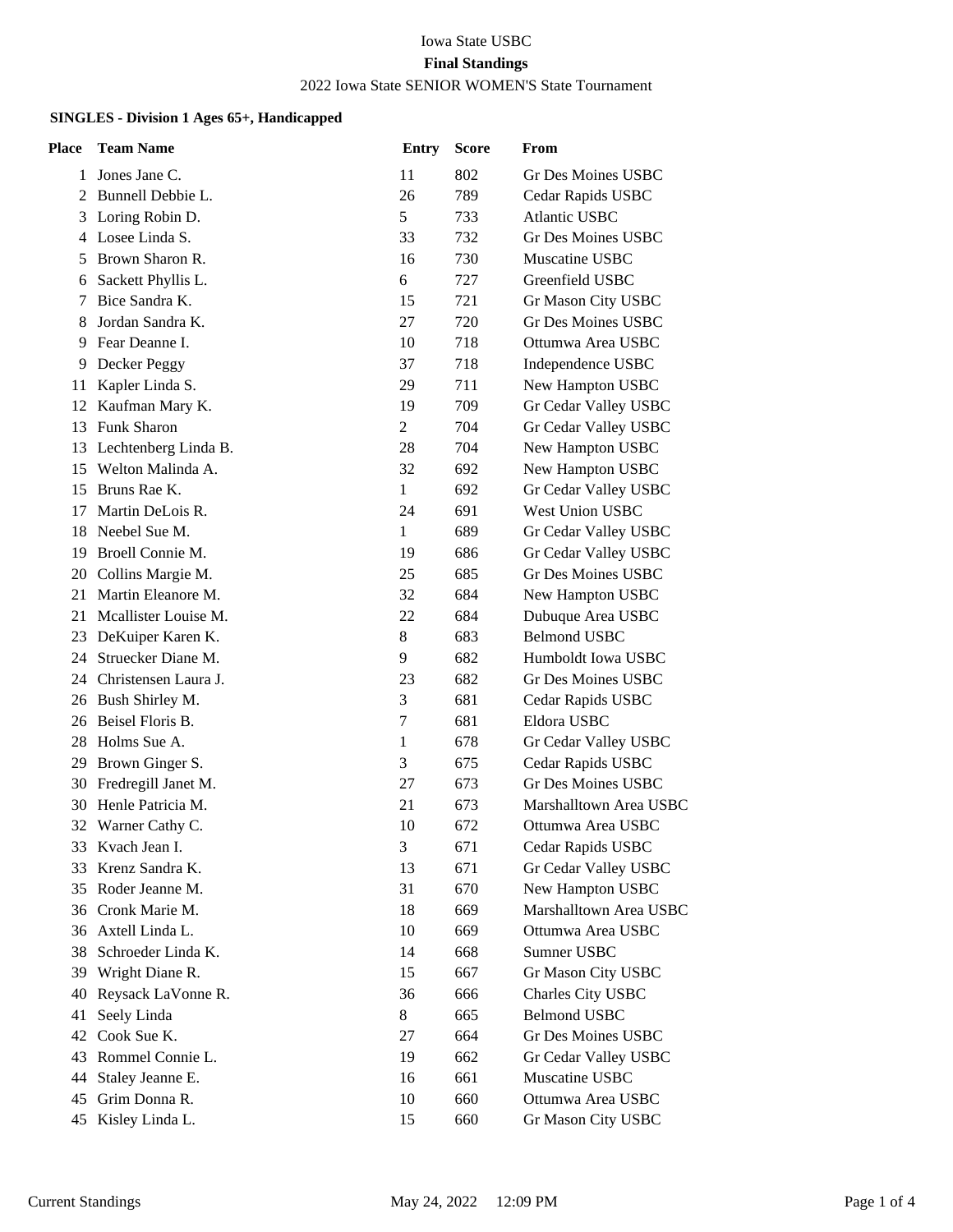### Iowa State USBC **Final Standings**

# 2022 Iowa State SENIOR WOMEN'S State Tournament

### **SINGLES, SGLS-Div 1 Ages 65+, Handicapped**

| <b>Place</b> | <b>Team Name</b>         | <b>Entry</b>   | <b>Score</b> | From                      |
|--------------|--------------------------|----------------|--------------|---------------------------|
|              | 47 Lipes Roxann R.       | 23             | 659          | <b>Gr Des Moines USBC</b> |
| 48           | Lohrer Donna M.          | 20             | 658          | Cedar Rapids USBC         |
| 49           | Schmitz Lana K.          | 13             | 657          | Gr Cedar Valley USBC      |
| 49           | Dreager Karen S.         | 5              | 657          | <b>Atlantic USBC</b>      |
| 51           | Pope Janet M.            | 3              | 655          | Cedar Rapids USBC         |
| 51           | Smith Lea M.             | 25             | 655          | <b>Gr Des Moines USBC</b> |
| 51           | Arndorfer Vicky          | 32             | 655          | New Hampton USBC          |
| 54           | Johnson Eilene           | 21             | 654          | Marshalltown Area USBC    |
| 54           | Bock Darla D.            | 14             | 654          | Sumner USBC               |
| 54           | Feisel Sara J.           | 21             | 654          | Marshalltown Area USBC    |
| 57           | Frazer Cindie L.         | 13             | 651          | Gr Cedar Valley USBC      |
| 58           | Epperson Maureen A.      | 13             | 650          | Gr Cedar Valley USBC      |
| 58           | Richenberger Patricia A. | 35             | 650          | Mt Pleasant USBC          |
| 58           | Finley Marcia M.         | 20             | 650          | Cedar Rapids USBC         |
| 61           | Schmitt Karen A.         | 31             | 647          | New Hampton USBC          |
| 61           | <b>Burch Carmelita</b>   | 17             | 647          | <b>Iowa City USBC</b>     |
| 61           | Goddard Carol J.         | 36             | 647          | Charles City USBC         |
| 64           | Ricklefs Cheryl J.       | 27             | 646          | Gr Des Moines USBC        |
| 65           | <b>Schmitt Melanie</b>   | 30             | 644          | New Hampton USBC          |
|              | 66 Geerts Rita H.        | 28             | 642          | New Hampton USBC          |
| 67           | Mager-Gomer Allyson      | 37             | 639          | Independence USBC         |
| 68           | Firzlaff Janice M.       | 22             | 638          | Dubuque Area USBC         |
| 69           | Schmauss Barb            | 34             | 637          | Fort Dodge Area USBC      |
|              | 69 McManemy Pam J.       | 13             | 637          | Gr Cedar Valley USBC      |
| 71           | Murphy Sue               | 32             | 636          | New Hampton USBC          |
| 72           | Miller Karole J.         | 35             | 634          | Mt Pleasant USBC          |
| 73           | Engel Jolene"Jo" K.      | 13             | 633          | Gr Cedar Valley USBC      |
| 74           | Derbyshire Cherie        | $\mathbf{1}$   | 632          | Gr Cedar Valley USBC      |
| 75           | Hanson Bernie M.         | 22             | 630          | Dubuque Area USBC         |
| 76           | Venner Marilyn G.        | 7              | 628          | Eldora USBC               |
| 77           | Carpenter Deborah L.     | 18             | 627          | Marshalltown Area USBC    |
| 78           | <b>Turnball Deb</b>      | $\overline{c}$ | 625          | Gr Cedar Valley USBC      |
|              | 79 Kolbet Val            | 28             | 621          | New Hampton USBC          |
| 80           | Hanselman Mary           | 9              | 619          | Humboldt Iowa USBC        |
| 81           | Lovell Linda S.          | 26             | 617          | Cedar Rapids USBC         |
| 82           | Ewalt Patricia A.        | 18             | 609          | Marshalltown Area USBC    |
| 83           | Schutte June K.          | 35             | 597          | Mt Pleasant USBC          |
| 84           | Nehl Vickie L.           | 29             | 592          | New Hampton USBC          |
| 85           | McClure Judy M.          | 5              | 574          | <b>Atlantic USBC</b>      |
| 86           | Bloom Lillian B.         | 35             | 571          | Mt Pleasant USBC          |
| 87           | Markle Charlotte L.      | 32             | 569          | New Hampton USBC          |
| 88           | Pullman Lorraine P.      | 28             | 558          | New Hampton USBC          |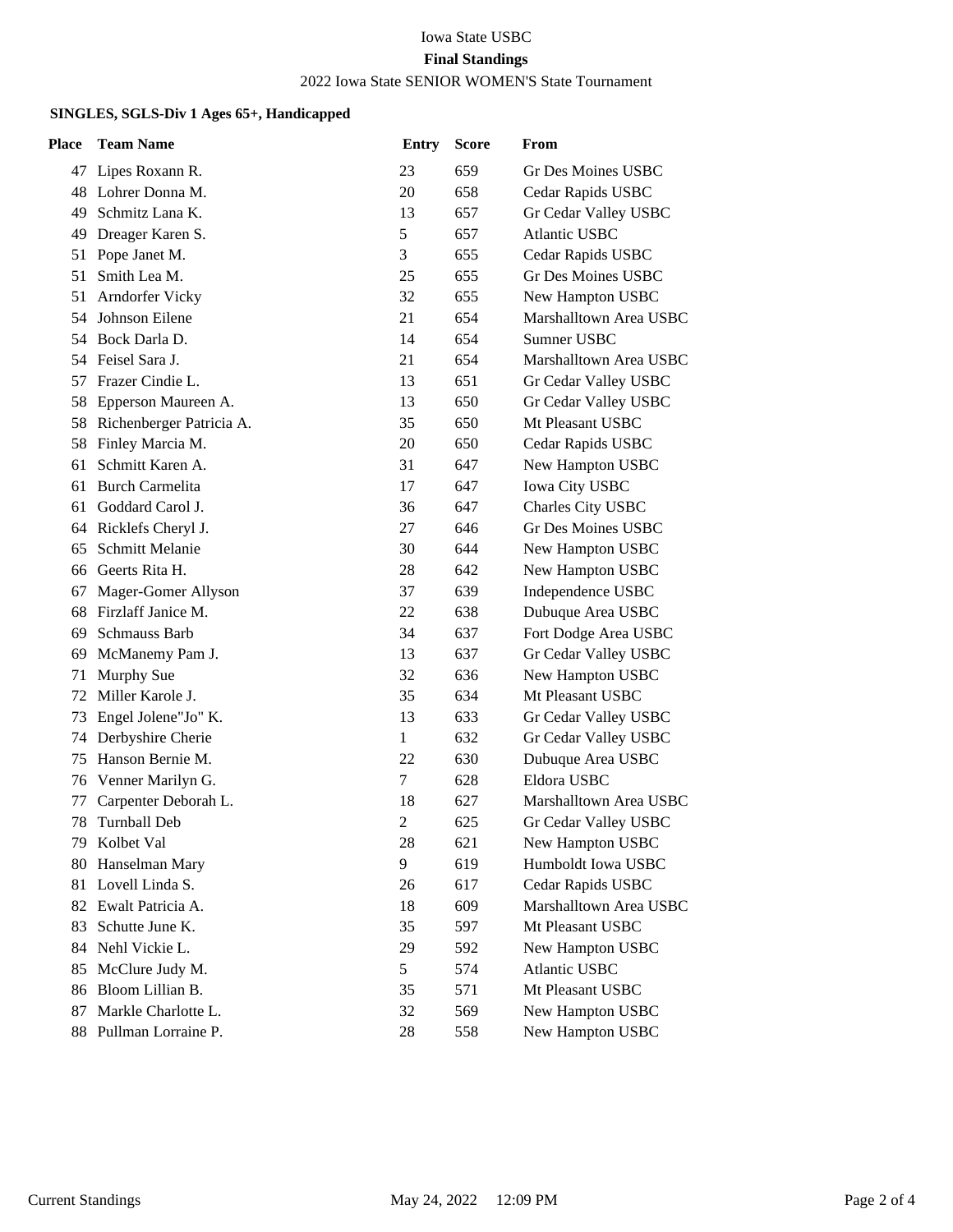## Iowa State USBC **Final Standings** 2022 Iowa State SENIOR WOMEN'S State Tournament

### **SINGLES - Division 2 Ages 50-64, Handicapped**

| Place | <b>Team Name</b>     | <b>Entry</b>   | <b>Score</b> | From                      |
|-------|----------------------|----------------|--------------|---------------------------|
| 1     | Schlatter Teresa L.  | 14             | 797          | Sumner USBC               |
| 2     | Laird Julie A.       | 13             | 749          | Gr Cedar Valley USBC      |
| 3     | Smith Peggy          | 8              | 747          | <b>Belmond USBC</b>       |
| 4     | Schnell Paula J.     | 8              | 746          | <b>Belmond USBC</b>       |
| 5     | Olson Lynette R.     | 6              | 741          | Greenfield USBC           |
| 6     | Leerar Tammy A.      | 8              | 739          | <b>Belmond USBC</b>       |
| 7     | Aldrich Ruth A.      | 8              | 722          | <b>Belmond USBC</b>       |
| 8     | Hill Theresa M.      | 13             | 720          | Gr Cedar Valley USBC      |
| 8     | <b>Walker Sharon</b> | 12             | 720          | Pella USBC                |
| 10    | Ketchum April S.     | 8              | 714          | <b>Belmond USBC</b>       |
| 11    | Berhow Kimberly R.   | 8              | 712          | <b>Belmond USBC</b>       |
| 12    | Reitzler Michelle L. | 17             | 709          | <b>Iowa City USBC</b>     |
| 12    | Pearson Michelle A.  | 30             | 709          | New Hampton USBC          |
| 14    | Hopkins Theresa A.   | 11             | 701          | <b>Gr Des Moines USBC</b> |
|       | 14 POND CATHI        | $\overline{4}$ | 701          | Le Mars USBC              |
| 16    | Gregerson Lisa D.    | 33             | 698          | Gr Des Moines USBC        |
| 17    | Hosier Diane M.      | $\mathbf{1}$   | 695          | Gr Cedar Valley USBC      |
| 18    | Boeck Melisa J.      | 31             | 689          | New Hampton USBC          |
| 19    | Ellis Sona L.        | 15             | 687          | Gr Mason City USBC        |
| 20    | Clewell Sandra J.    | 2              | 686          | Gr Cedar Valley USBC      |
| 21    | Kirchmann Brenda     | 14             | 681          | Sumner USBC               |
| 22    | Buttolph Renae A.    | 30             | 676          | New Hampton USBC          |
| 23    | Einck Wendy A.       | 31             | 674          | New Hampton USBC          |
| 24    | Miller Lisa L.       | 14             | 672          | Sumner USBC               |
| 25    | Hinkle Cathy R.      | 35             | 670          | Mt Pleasant USBC          |
| 26    | Niedert Susan J.     | 14             | 667          | Sumner USBC               |
| 27    | Rosonke Kim A.       | 32             | 666          | New Hampton USBC          |
| 27    | Wander Rose R.       | 24             | 666          | <b>West Union USBC</b>    |
| 29    | Lumm Sandra E.       | 15             | 664          | Gr Mason City USBC        |
| 29    | Roth Teresa          | 15             | 664          | Gr Mason City USBC        |
| 31    | Solomon Jennifer J.  | 36             | 657          | Charles City USBC         |
| 32    | Ketchum Kathy        | 15             | 653          | Gr Mason City USBC        |
| 33    | Allen Theresa        | 1              | 651          | Gr Cedar Valley USBC      |
| 34    | Plagge Shari L.      | 8              | 649          | <b>Belmond USBC</b>       |
| 34    | Henry Calista A.     | 8              | 649          | <b>Belmond USBC</b>       |
| 34    | McClellan Angie R.   | 21             | 649          | Marshalltown Area USBC    |
| 37    | Bloom Cheryl K.      | 35             | 646          | Mt Pleasant USBC          |
| 38    | Jensen Susan K.      | 19             | 642          | Gr Cedar Valley USBC      |
|       | 39 Cole Lisa D.      | 8              | 637          | <b>Belmond USBC</b>       |
| 40    | <b>KELLY BARB</b>    | $\overline{4}$ | 633          | Le Mars USBC              |
| 41    | Sytsma Darla         | 12             | 632          | Pella USBC                |
| 42    | Meyers Terri A.      | 34             | 628          | Fort Dodge Area USBC      |
| 43    | Filloon Piene        | 21             | 627          | Marshalltown Area USBC    |
| 44    | Messersmith Carol    | 30             | 625          | New Hampton USBC          |
| 44    | Henry Delilah J.     | 13             | 625          | Gr Cedar Valley USBC      |
|       |                      |                |              |                           |